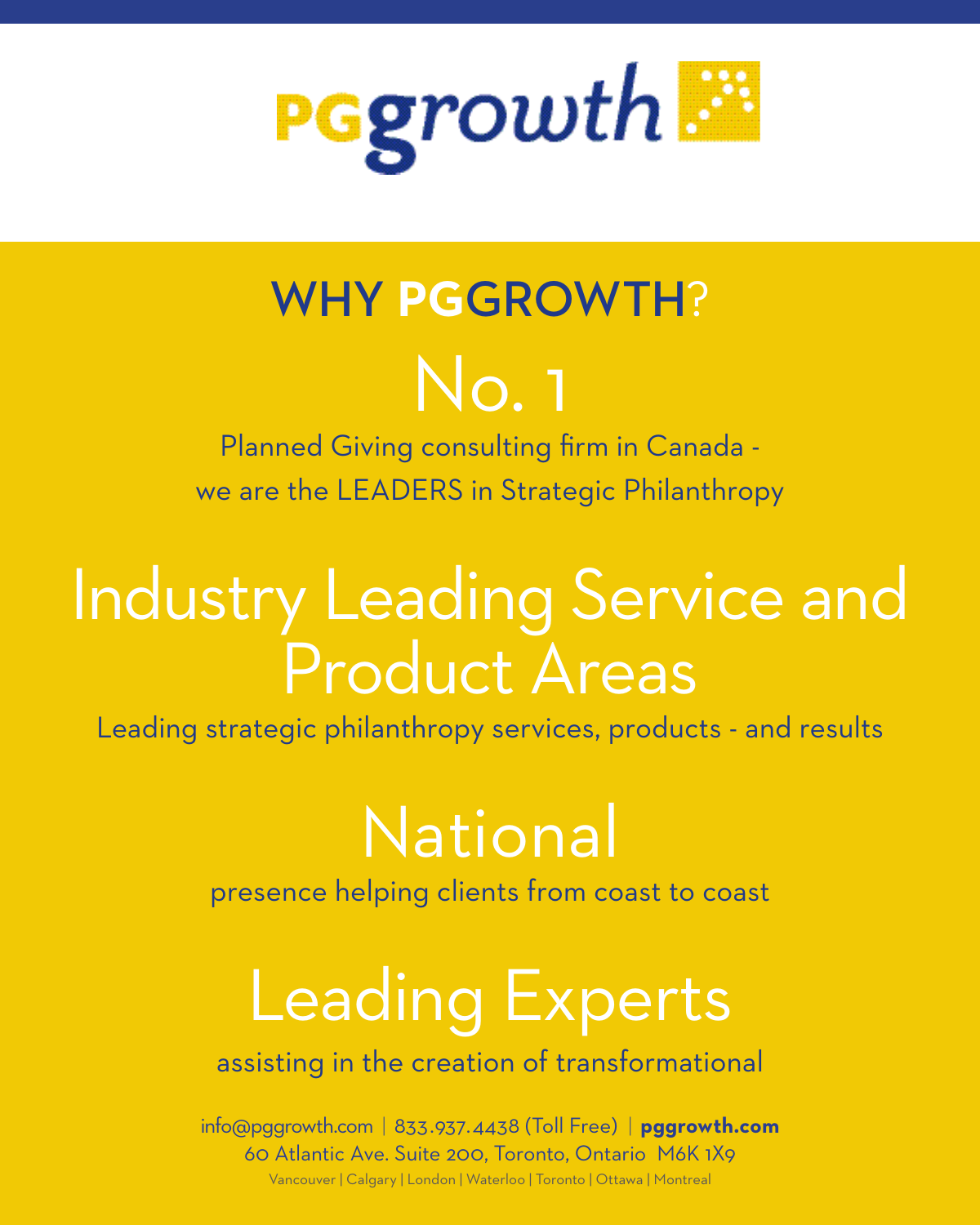info@pggrowth.com 833.937.4438 (Toll Free) **pggrowth.com**

Ed Sluga, CFRE Co-Founder, President and Managing Consultant

# WE HAVE AIWAYS UNDERSTOOD THAT ANYONE IN YOUR DONOR BASE CAN BECOME A PHILANTHROPIST - YOU JUST NEED TO ASK



Strategic giving through planned - or legacy - gifts is an important part of our fundraising tradition. Each year thousands of individuals support many worthwhile causes by leaving a portion of the assets in their estate to a charity they believe in. **It is an act that defines them and defines the future.**

For many donors these are gifts that may not be financially possible during their lifetime. **Such gifts help people fulfill their charitable dreams. It makes them philanthropists.** Estate gifts also have the additional advantage of generating significant tax benefits for the donor's estate.

**Your planned giving program is a legacy for your organization.** That statement has never been more true in this new era of asset giving. The skills and expertise necessary to navigate these types of gifts have become an imperative for all charities to acquire and to use.

We are proud to be a unique group of professionals that have significant and unmatched expertise in creating integrated programs the establish processes today for the future program benefit to your organization. **Planned Giving is our passion. Asset giving is our expertise.** We reason we know that Planned Giving has been evolving. We have helped to change it through our innovative and integrated approaches. It has become an imperative channel of revenue that has pivoted to becoming **strategic philanthropy.**

Your donors wish to support your needs so that your organization can do the work necessary to achieve your mission in the community, the country and the world. **We can help you help them create their strategic gift** to support your charity so that they can become philanthropists.

> Ed Sluga, CFRE Co-Founder, President and Managing Consultant ed@pggrowth.com 833-937-4438 Ext 1

1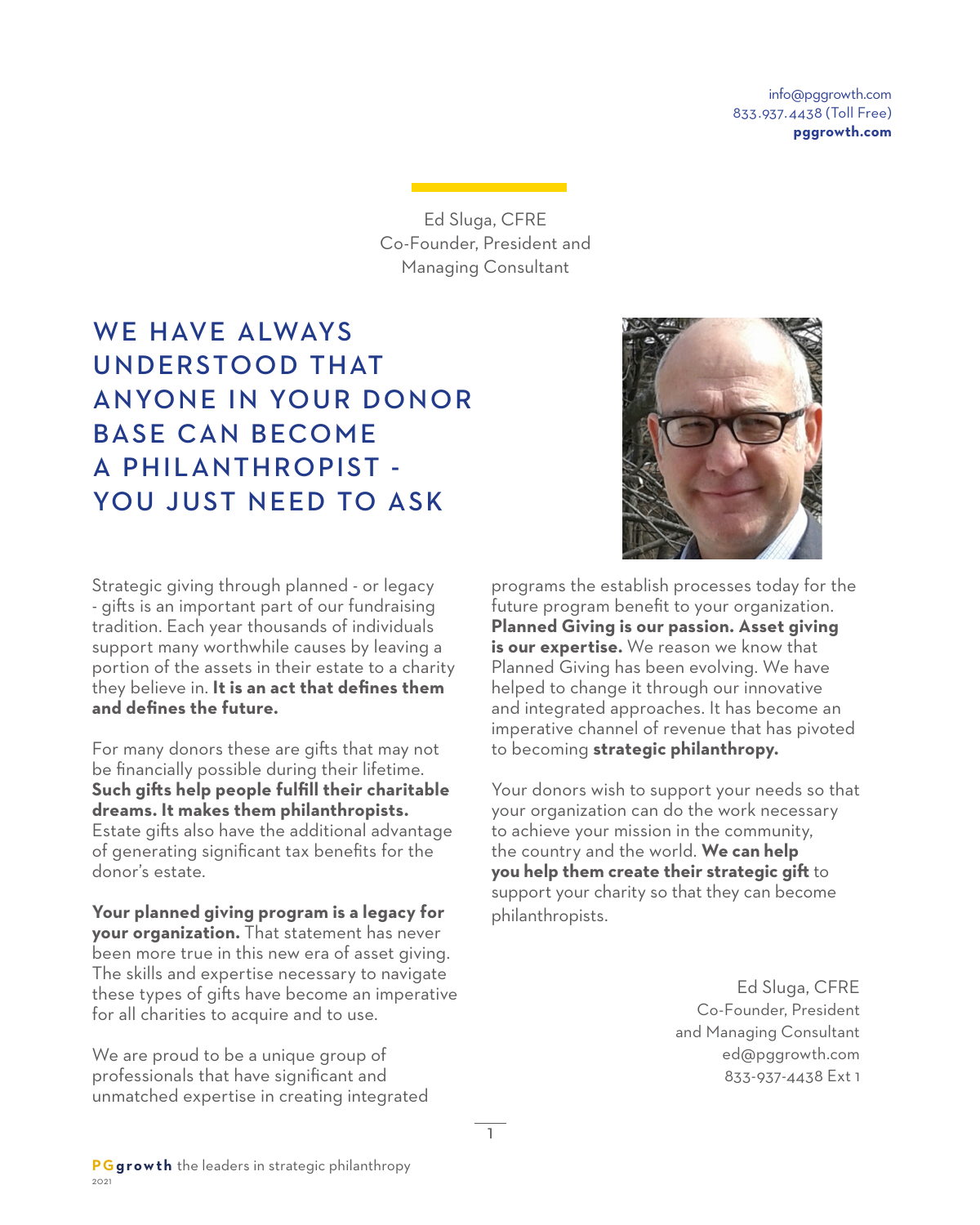# WHO ARE WE?

The only national team of fundraising professionals focusing on planned giving. We have over 400 years of combined Planned Giving experience.

PGgrowth Inc. (PGG) was founded in August 2010 as a partnership between **James Hilborn** and **Ed Sluga, CFRE**. Its initial objective was to provide support to Canadian charities in the stewardship of their donors and supporters to consider naming the charity in their will.

**Colleen Bradley** and **Doug Puffer** joined the team in 2012; **Ken Ramsay** and **Doug Flanders**  in 2014; **Jasmine Sweatman** in 2015; **Tracey Church** and **Neil Williams** joined in 2016 and **Colleen DeJager** and **Theresa Butler-Porter** joined in 2017. In 2018 the team was once again strengthened by the additions of **Jane Jamieson, Mary Slavik,** and **Nancy Collett.**  regrowmme: (i OG) was founded in Augu<br>and **Ed Sluga, CFRE**. Its initial objective was<br>stewardship of their donors and supporters<br>**Colleen Bradley** and **Doug Puffer** joined t<br>in 2014; **Jasmine Sweatman** in 2015; **Trace**<br>**Co** 

In 2019, **Grant Monck** joined as Senior Counsel along with **Katherine Blake** to round out our team of Senior Consultants. In 2019 PGgrowth was excited to partner with **Barbara O'Reilly**  as our U.S. Counsel. In 2020 **Peggy Killeen** and **Karen Viersen** joined as our newest Senior Consultants while **Eric Patterson** joined as Campaign Associate. **Linda Henry** joined as VP, Operations and **Julia Magnuson-Ford** joined as VP, Business Development. In 2019, Grant Monck joined as Senior Counsel<br>
team of Senior Consultants. In 2019 PGgrowth<br>
as our U.S. Counsel. In 2020 Peggy Killeen and<br>
Consultants while Eric Patterson joined as Can<br>
Operations and Julia Magnuson-For

**Sara Moore** and **Doug Flanders** have been our creative team since 2015.

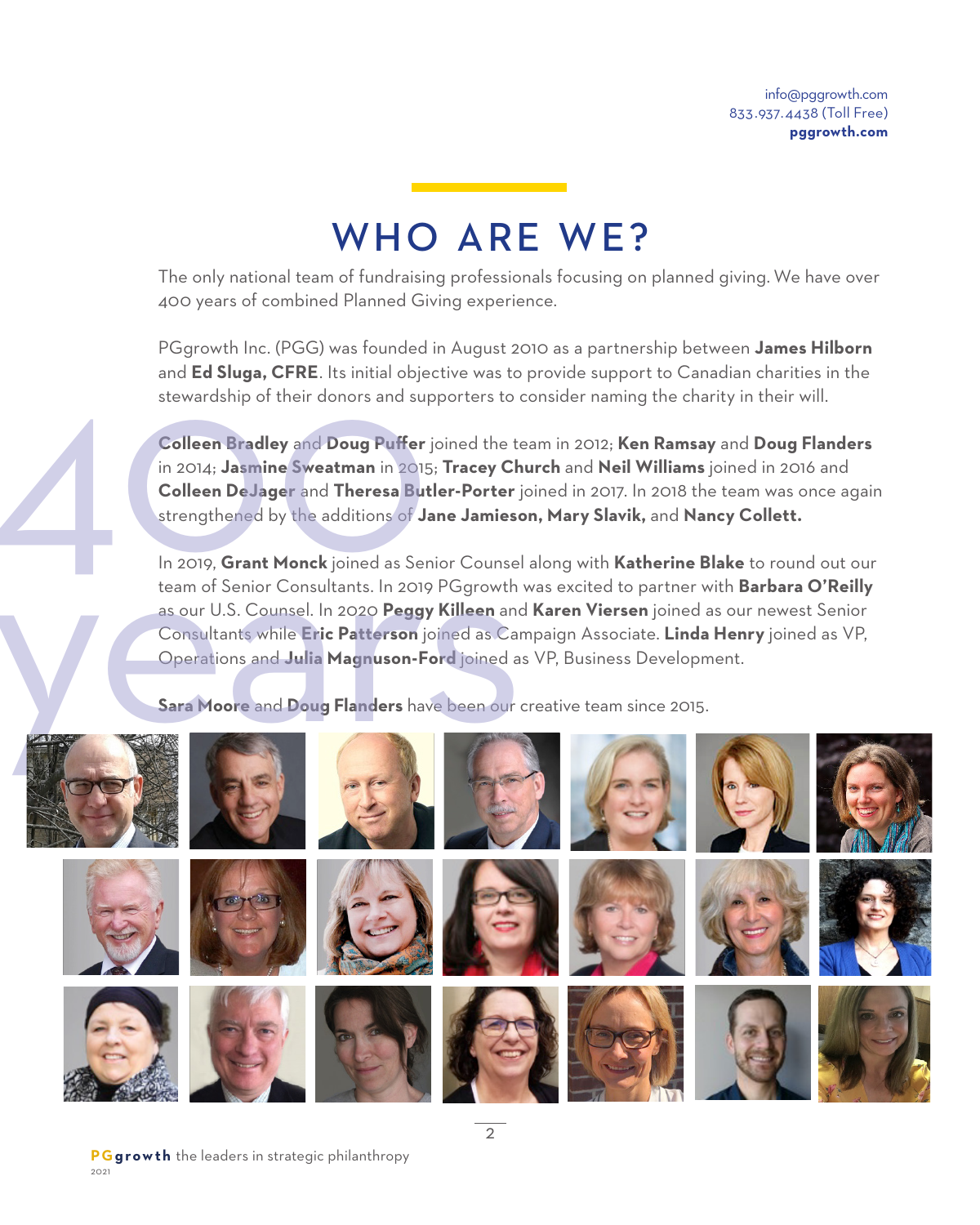

# Our three guiding principles

1 We concentrate on building programs -

not operating tactics (although we are great at that too!)

# $\bullet$

We take a team approach to your program - ALL of our experts are available to assist with your project

3 Our solutions are focused and customized to the needs of your organization and your prospects one size does not fit all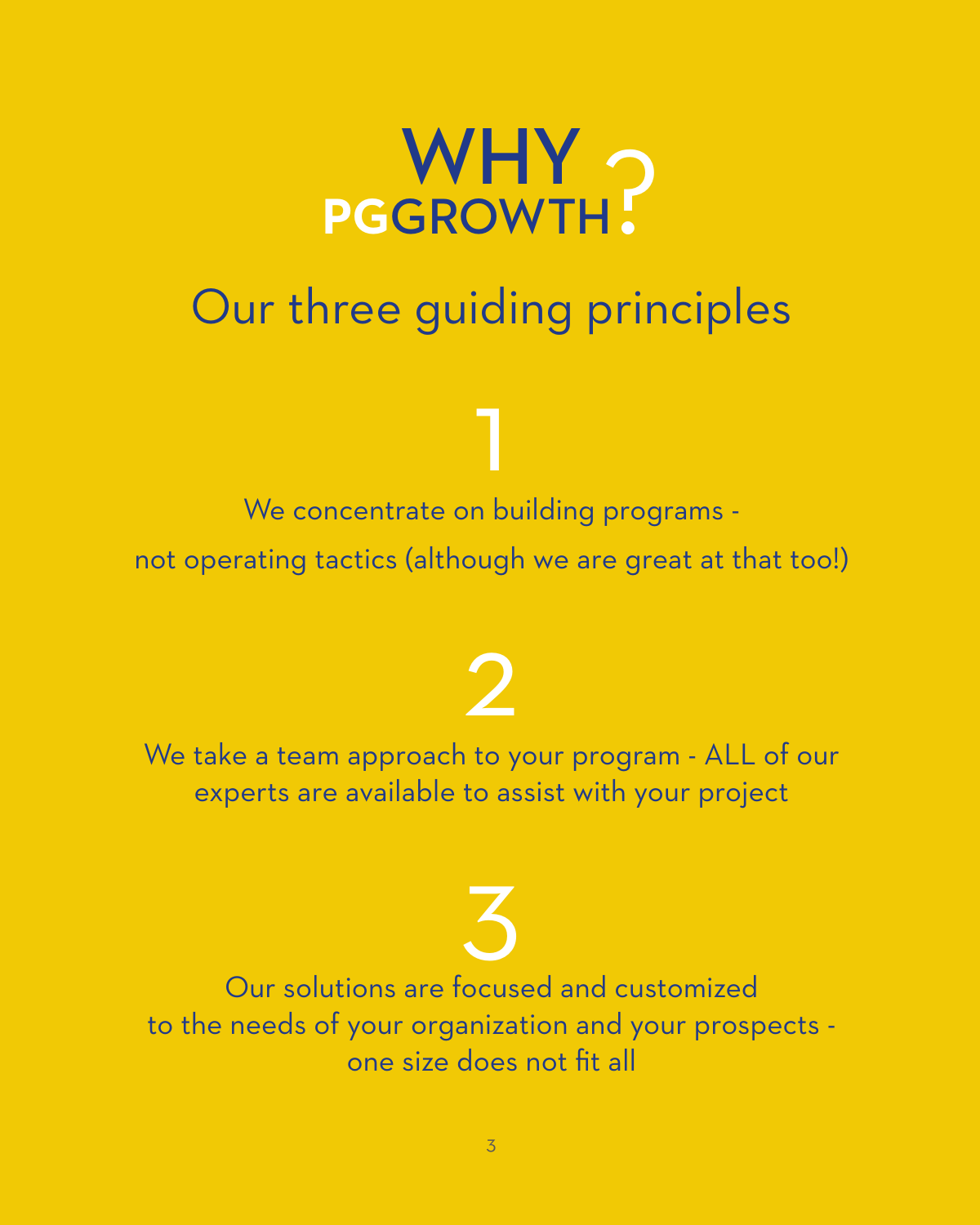# **WHY PGgrowth:** The PGgrowth Way

#### **A Legacy Gift connects in some way with the values of the individual**

It is a long-term relationship building process with a charitable organization that allows the donor to understand the vision and needs of the charity. A legacy gift reflects the philanthropic desire, financial circumstances and the personal charitable giving objectives of the donor and their family.



**We build customized and integrated programs that meet the needs of your organization using our suite of services that focus on program integration**

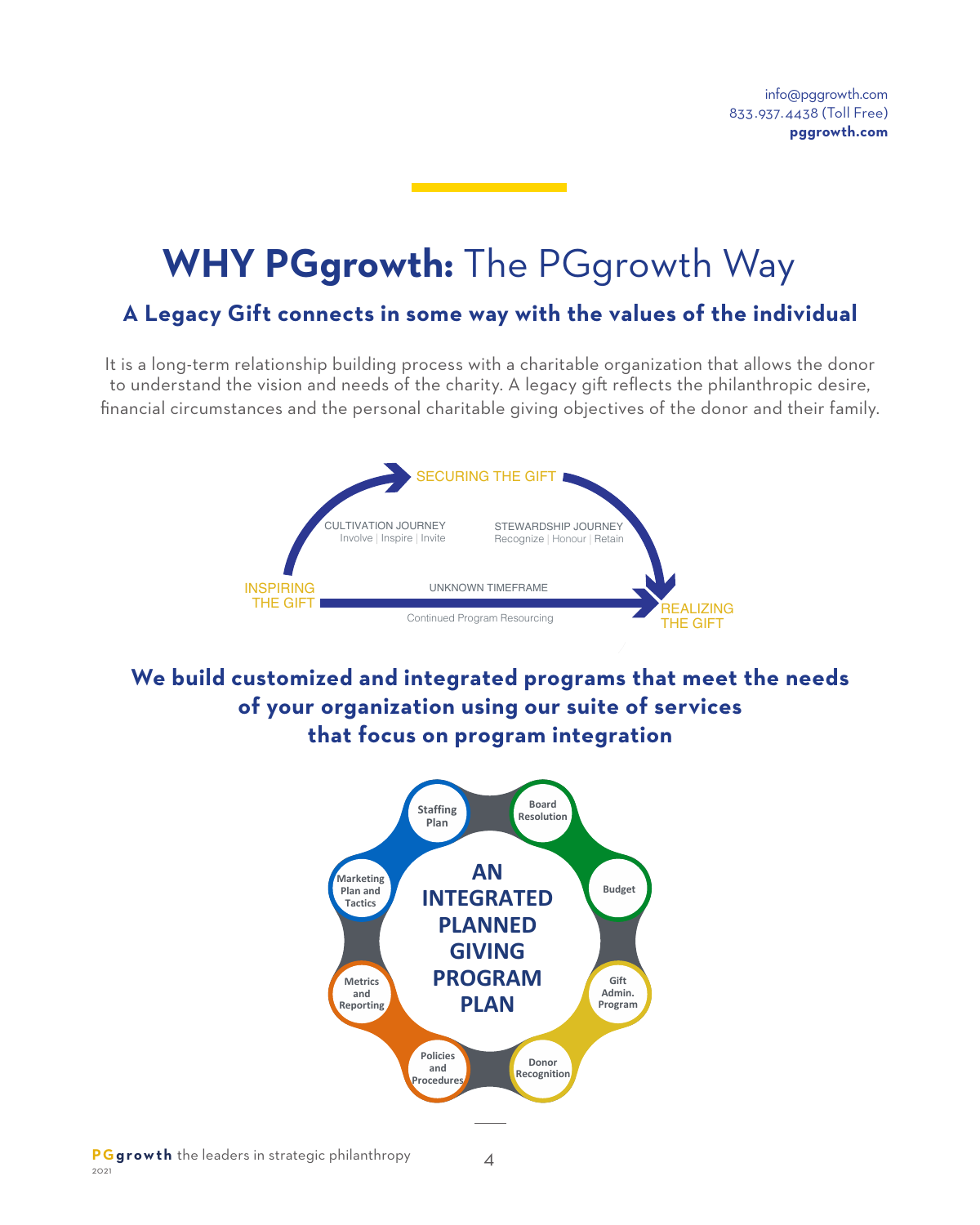# **OUR COMMITMENT TO YOU**

#### **The need for long term commitment**

Success in realizing a planned gift generally takes years to achieve. The donor decides when they are inspired and when they will act. This means that inspiring a potential donor, leading them to act and then realizing a gift requires measured and targeted ongoing cultivation over the long term. Understanding donor life stages is the most important aspect to ensuring that the overall cost of securing gifts through this lengthy process is minimized and revenues are optimized. Our proven method of donor cultivation is also the sector's most costefficient. The reason for this is simple: while others use the term 'donor-centred' frequently, it is a fundamental principle of our programs, encouraging current and deferred philanthropy for the long-term.

#### **We understand how to work with your development program and available resources**

Every organization has limited resources both in staff time and budgeted costs — for their legacy giving activities. We understand the long-term nature of the process, and we focus on specific targeted donor life stages and enhance the process by overlaying the traditional donor pyramid. We prioritize the relationships that are closest to realization, thus compressing the duration of cultivation and stewardship activities.

#### **We understand that planned giving is a giving opportunity for everyone**

The incremental advances in philanthropy that donors make allow us to connect with them when inspiration, donor life stage and advancements through the donor pyramid intersect. A campaign which focuses only on

current gifts can run counter to establishing a program that is inclusive of individual donors who have significant assets but cannot give them during life. These potential philanthropists must be identified and included in the ongoing development continuum to achieve the potential of securing planned gifts.

#### **We understand solicitation is only one step toward a gift**

The majority of realized gifts come from donors who were previously unidentified. The ratio for hospital foundations is likely in the range of 6:1. This should be no surprise to anyone who has worked in this field for even a brief period. The big challenge is to develop a welcoming environment which engenders a sense of trust for donors and gives them confidence that their final wishes will be done. When those conditions are both prevalent and become better known, donors will feel more comfortable revealing their intentions and identifying themselves as legacy donors. At that point, the development team can begin to work with them to optimize philanthropic intent. All activities leading to solicitation must focus on relationship enhancement, trust, service, opportunity presentation and donor stewardship.

#### **Why we are different**

We are the only cross-Canada consulting team comprised of Canada's most experienced planned giving professionals that mentors professionals, builds program capacity, integrating planned giving revenue, and marketing to engage donors. Our team of career planned giving professionals combined have over well over 400 years of practical experience directly asking donors for gifts and developing successful programs – and we are still doing it today. We know what works!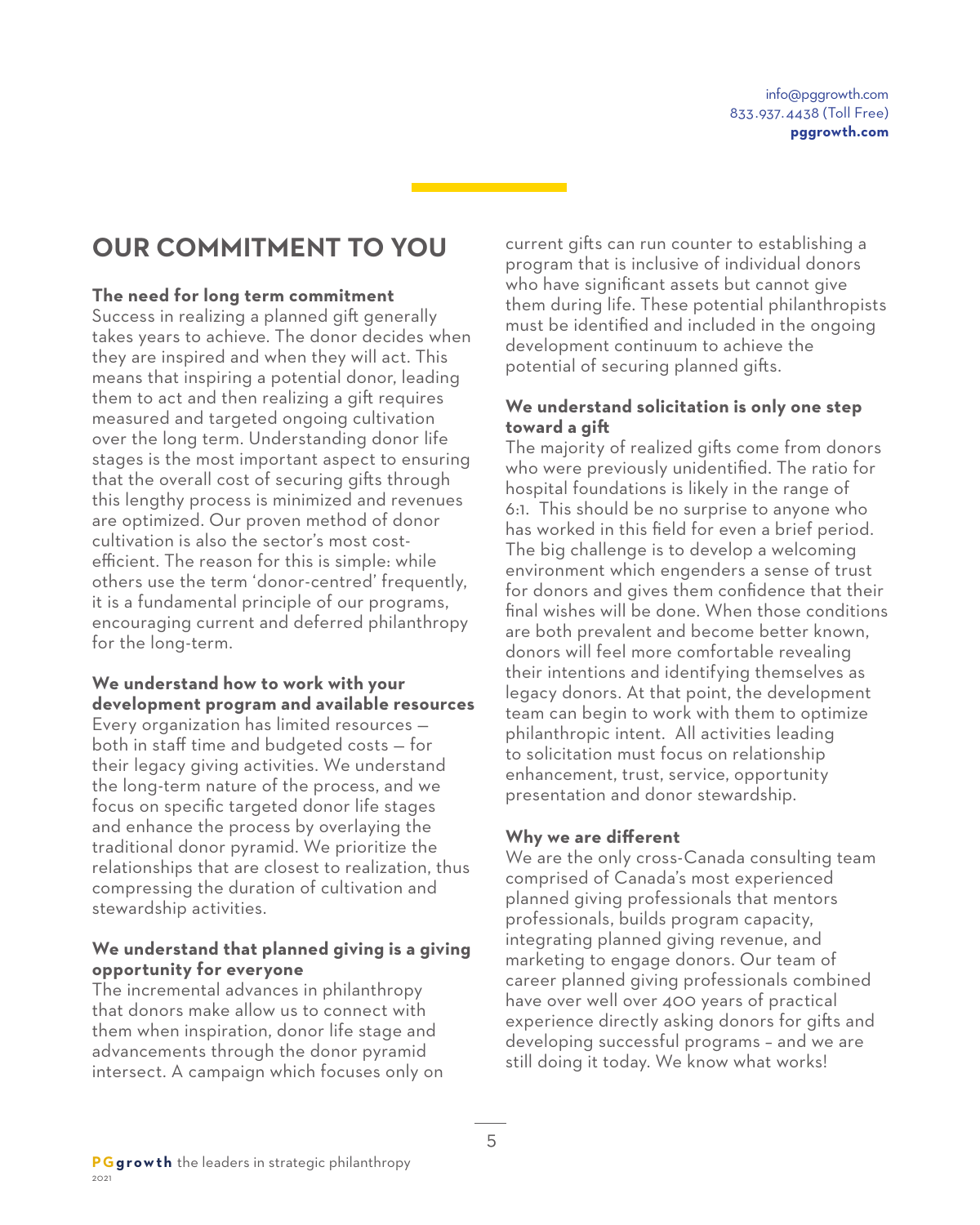## **OUR INDUSTRY LEADING SERVICES**

## **PGreview**

#### **An Estate Giving Professional Program Review level-sets your program**

PGgrowth has developed a complete and comprehensive seventeen-element review to accommodate all types of organizations at different stages of program development. Three different levels of review are provided for the gaps that may exist and the areas that may require strengthening.

**PGreview** From \$3,400.00

### PGcounsel

#### **Experienced and expert guidance to support the engagement of your donor base**

The mentoring services provided by PGcounsel can move you on a rapid growth curve from an uncertain fundraiser to a competent and professional gift planner. We'll encourage, instruct, nurture, inspire and support you as you grow and focus on program visibility. **PGcounsel** AS PER PROJECT

## **PGmarketing**

**Setting the stage for gifts through donor cultivation, engagement and inspiration**

Communicating that you are worthy of and prepared for legacy gifts is a vital ongoing component of the stewardship process. It is achieved not only through regular stories of bequest donors, but also through articles and reports on how you are putting donors funds to work for the benefit of the larger community. This kind of planning is crucial for successful long-term interaction with your donors to secure Planned Gifts.

**PGmarketing** From \$5,800.00

# **PGtraining**

#### **Empowering your knowledge and skills to engage your prospects and secure gifts.**

PGgrowth has partnered with the creators of the Empowerment Dialogue approach to provide training opportunities to our clients across Canada. These training workshops and seminars guide participants through simple, practical steps of having "empowering dialogues" with prospects and donors making them feel respected and listened to, which can secure current and estate gift commitments.

PGtraining From \$4,200.00

### PGteam

**Staffing of your planned giving program from one of our senior consultants taking your program from passive to proactive** Senior staffing of your Planned Giving Program from one of our consultants, backed up by the entire cross-Canada team, can take your program from passive to proactive. Make one of our expert Planned Giving professionals part of your fundraising team for part of the week or month to advance your program.

**PGteam** AS PER PROJECT

### PGprospect

**A well-conducted program will yield conversion rates of 15% to 30% of the targeted prospects reached, giving some level of commitment** Organizations can be confident that their Planned Giving program will catapult forward in a dramatic way. The PGgrowth consulting team is fully equipped to conduct your campaign to the highest ethical and professional standards. Our campaigns win friends for your cause.

**PGprospect** AS PER PROJECT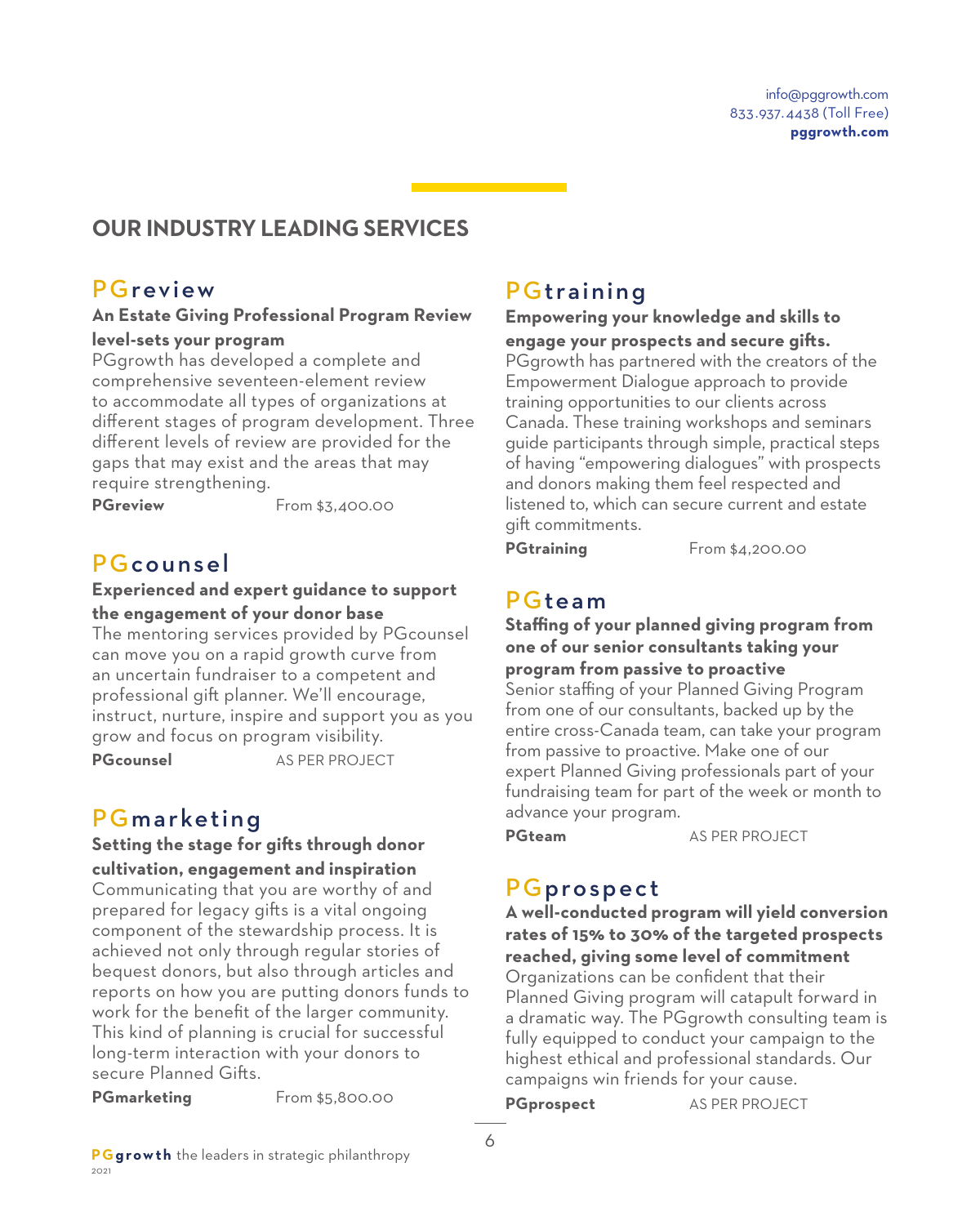### **PGcapacity**

**Consultation in the creation and fullyintegrated and donor-centered planned giving program unique to your organization** Creating and launching a program that will become a legacy to your organization. **PGcapacity** From \$8,800.00

"PGgrowth has established a truly sustainable program that provided us with outstanding results to support the future of our school."

#### RODGER WRIGHT

Advancement and Strategy Upper Canada College

# **OUR INNOVATIVE PRODUCTS**

#### PGestate

#### **Estate administration and management services**

Expert structures and processes to ensure that gifts left to your organization are cared for and maximized to benefit your charitable mission. **PGestate Training**

 From \$2,800.00 **PGestate Management Services** From \$8,800.00

#### PGresearch

#### **'Back Office' supports for proactive programs**

Expert processes and resources to enhance donor identification and gift level targeting. True strategic philanthropy required knowledge and understanding of your donors and their capacity to give.

**PGresearch** AS PER PROJECT

#### PGdata

**Our industry leading approach to understanding the value of planned gifts in your donor base - unmatched insight into your potential financial future**

Your organization's greatest asset in the philanthropic business is your donor database. **PGdatascan** - our premiere analysis tool provides a simple-to-use tool that gives you a list of prospects to engage, thus setting up a highly predictive, estate giving pipeline with clear metrics. The results allow the fundraising professional to build a multi-year pipeline plan to develop full estate gift potential efficiently.

**PGdonorscan** is our process of focusing on your current donors to identify the best prospects for your program. Less extensive then PGdatascan, the PGdonorscan can provide and initial advancement of your program for identified 'quick wins'. **PGdata**

> **PGdatascan** \$15,200.00 **PGdonorscan** \$6,200.00

"What working with PGgrowth has provided the NAC is an integrated program of donor engagement that goes beyond simple tactics. It is more than direct mail or telemarketing, it is planned gift pipeline development."

#### BARRY BLOOM

Associate Director (Retired) Annual Fund and Planned Gifts National Arts Centre

For service or product pricing, please contact us at info@pggrowth.com or call 833-937-4438